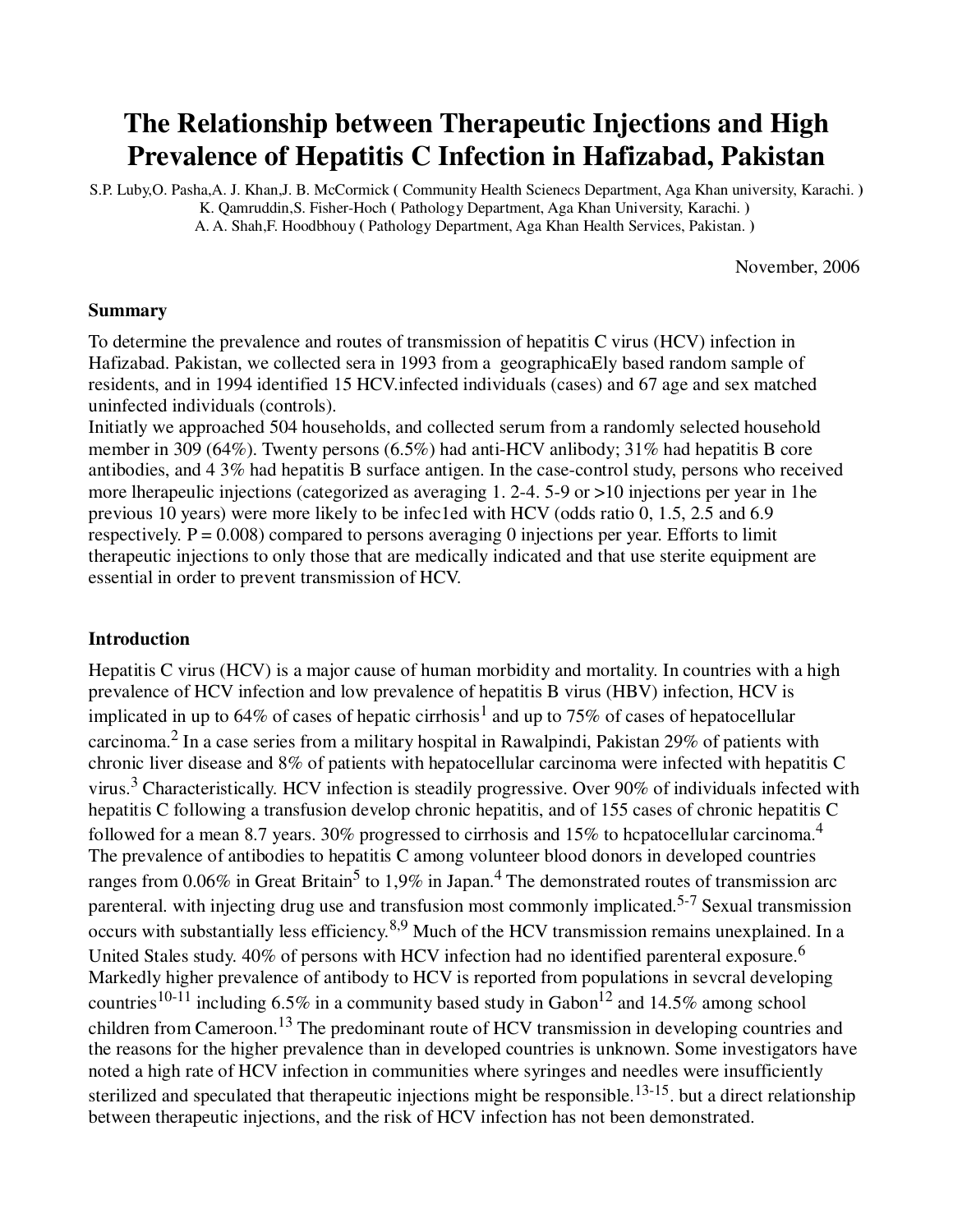In Pakistan the Aga Khan Health Services maintain disease surveillance among persons served by its primary health care programs. Between 1 July 1990 and 30 June 1992. 41 persons with jaundice were reported from among a population of 1300 Ismaili Muslims living in Hafizahad, an agricultural town in the Punjab province of Pakistan. Physicians in the town also noted that jaundice, at least some of which was due to end stage liver disease, was also common outside the Ismaili community. The Aga Khan Health Services requested the Aga Khan University to investigate the cause of the large number of cases of liver disease in Hafizabad. Because of the lack of serological data on the population, we initially surveyed the prevalence of antibody to hepatitis viruses in the general community. When we discovered an unexpectedly high prevalence of HCV. were turned to Hafizabad and conducted a casecontrol study to identify risk factors for HCV infection. This report details the HCV prevalence and associated risk factors in Hafizabad; it also includes selected hepatitis B serologic results as a contrast to assist in under-standing the dynamics of HCV transmission.

## **Methods**

## **Setting**

Flafizabad is a market town with an estimated population of 125.000 in a fertile agricultural region of thev Punjab Province in central Pakistan. Although the town is affluent compared to the rest of Pakistan. sewage flows out of homes through open drains, many homes do not have electricity or piped water and most do not have natural gas lines. The city has a 30 bed hospital with limited facilities. and numerous private clinics run either by physicians or by pharmaceutical dispensers without formal medical training.

## **Prevalence study**

For the city-wide serological survey we wished to measure viral hepatitis markers that were present among at least 4% of the citys population. We calculated that 368 persons would suffice to detine a 4c prevalence ±2 with 95% confidence. Assuming a 25% refusal rate we planned to approach 500 individuals. We randomly sought households from each of the town's 27 administrative sectors, with the number of households chosen per sector proportional to the population within that sector. A trained interviewer listed all members of the household, then consulted a random number table to select one family member and asked if he or she would answer several questions and provide a serum sample. Parents answered questions for children < 10 years. If either a household or an individual person could not be contacted or refused either the questionnaire or the serum sample. no replacement was recruited. This field work was conducted in November and December 1993.

## **Case control study**

After completing the laboratory tests and analysis we sought more detailed intbrmation on parenteral and sexual exposure and their relationship to HCV infection. We returned to Hafizabad and conducted a follow-up case control study in December 1994. We identified cases by locating as many of the people who were anti-HCV reactive from the 1993 community survey as possible. We attempted to recruit four times as many controls from among anti HCV unreactive subjects from the 1993 serological survey as cases. Controls were frequency matched to cases for age and sex. Team members revisited each household, told the study subject their hepatitis A. B. C and E serological results, counselled them on how to avoid and prevent transmission of the four viruses, and then immediately administered the detailed questionnaire on parenteral and sexual exposures.

We asked six questions to quantify exposure to parenteral injections: (1) how long ago they had received their last injection. (2) how much time elapsed between their last two injections, (3) how many injections they had received in the last year, and (4) in the 5 years preceding the last I year did they think they had received more, fewer or the same number of injections per year as in the past year. We then asked them to ignore the year immediately prior (1994) and (5) estimate the number of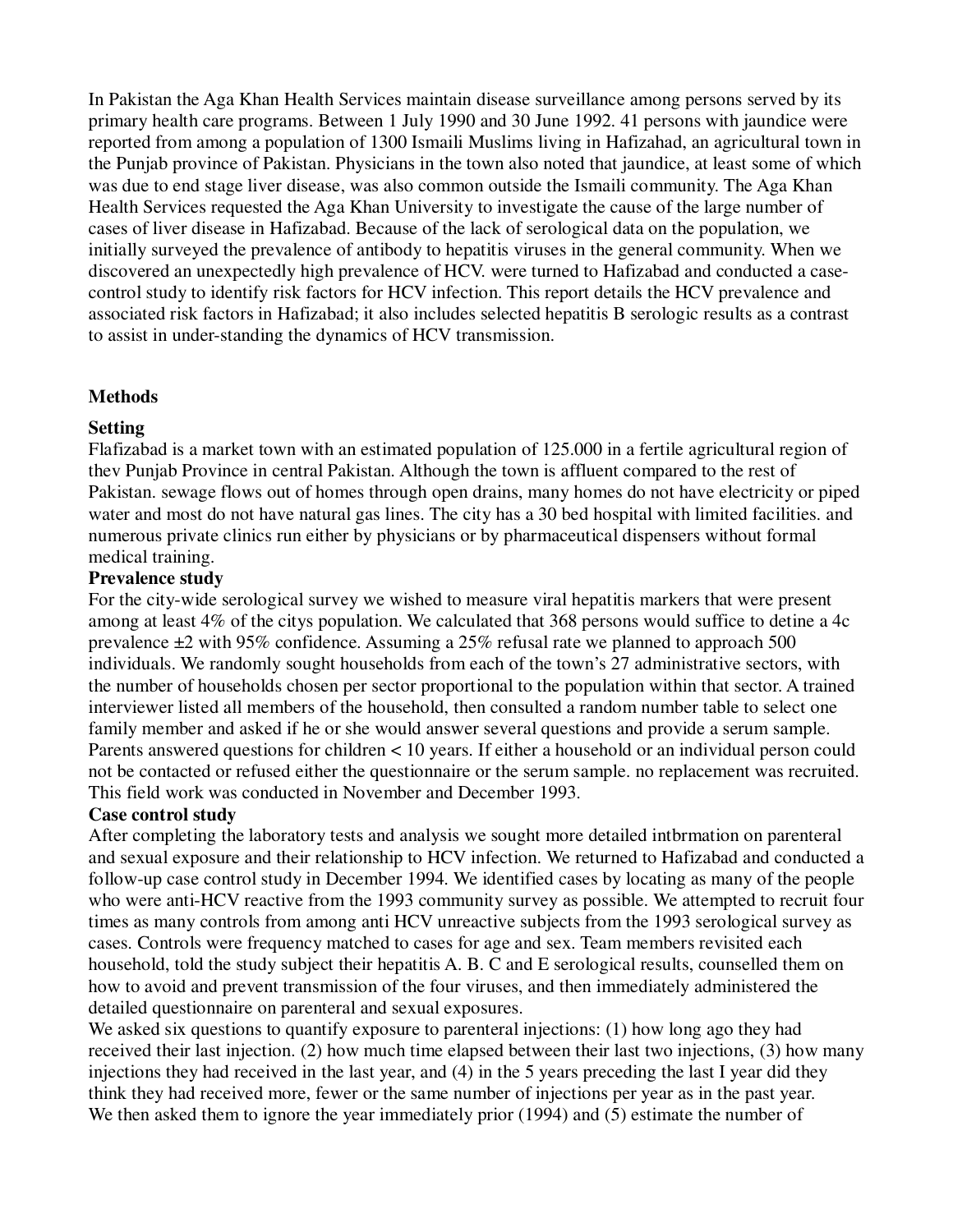injections they received per year in the preceding 5 years (1989-93) and (6) the preceding 10 years. Responses available were none.1,2-4,5-9,10 and don't know. For questions on sexual exposures we worked with local personnel to develop appropriate translations, and used trained interviewers of the same sex as the study subject.

After completing the HCV risk factor analysis. we looked at the hepatitis B core antibody status of individuals in the HCV case-control study. We defined cases of hepatitis B virus (HBV) infection as individuals with antibody to HBV core antigen. and controls as individuals who tested negative for antibody to HBV core antigen. We analysed the risk factors we had found associated with HCV infection to see if they were also associated with HBV infection.

## **Environmental investigation**

The study team made unannounced visits to three private clinics and the local hospital laboratory to observe needle and syringe sterilization practices.

# **Laboratory Methods**

We collected 5-10 ml of whole blood into plain glass tubes, and centrifuged and separated serum within 12 h of collection. Serum aliquots were then stored at -20°C, and transported on wet ice to the Aga Khan University Hospital t.aboratory in Karachi. Pakistan. The first aliquots of sera were sent for hepatitis Eantibody testing (results not reported here). If a second aliquot was available it was tested for antibody to hepatitis C. Any remaining sera were tested for hepatitis B core antibody. If the specimen was posiive for antibody to HBV core antigen. it was tested for hepatitis B surface antigen. and if positive for hepatitis B surface antigen was tested for HBV core 1gM antibody. The hepatitis B testing was performed using commercial (Abbott) enzyme immuno assays (EIA).

We analysed sera for the presence of anti-HCV antibodies using a second generation recombinant immunoblot assay (RIBA) (Chiron). Sera were graded as reactive according to the manufacturer's criteria, that is. a visible hand of reactivity to any 2 of 4 recombinant HCV antigens (5-1-1. cl00-3. c33c and c22-3). compared with standardized negative sera. We screened the sera using RIBA immunoblot rather than first performing a more traditional EIA test, because of local availability of the reagents. More over, using PCR as a standard, the sensitivity of second generation RIBA tests is 86% with a 94% specificity which is comparable to a second generation ELA test.16 Any misclassification in HCV status by this approach would be expected to underestimate the total HCV burden in Hatizabad and bias any associations toward a null effect.

# **Statistical Methods**

We compared the proportion of categorical differences between cases and controls by odds ratios, used Cornfields approximation to estimate confidence intervals. and used Yates corrected chi square test or Fisher's exact test where appropriate. We tested the differences in means of continuous variables by Students I test when the distnbutions had homogenous variance (by Bartlett's test for homogeneity) and used the Mann-Whitney lest when the variances were significantly (Pc0.05) different. We evaluated the potential dose-effect of exposures using the estendcd Mantel-Haenszel test. We used Epilnfo" Software for all statistical calculation.

# **Results**

# **Presalence Study**

We selected 504 households for the 1993 survey and completed interviews in 484 (96%). We obained consent and collected an adequate serum specimen from the randomly selected member of the household fur 309(64%). Individuals who provided scra were somewhat older and more educated than those who refused, but were similar by gender. number of persons in their household and house size (Table 1).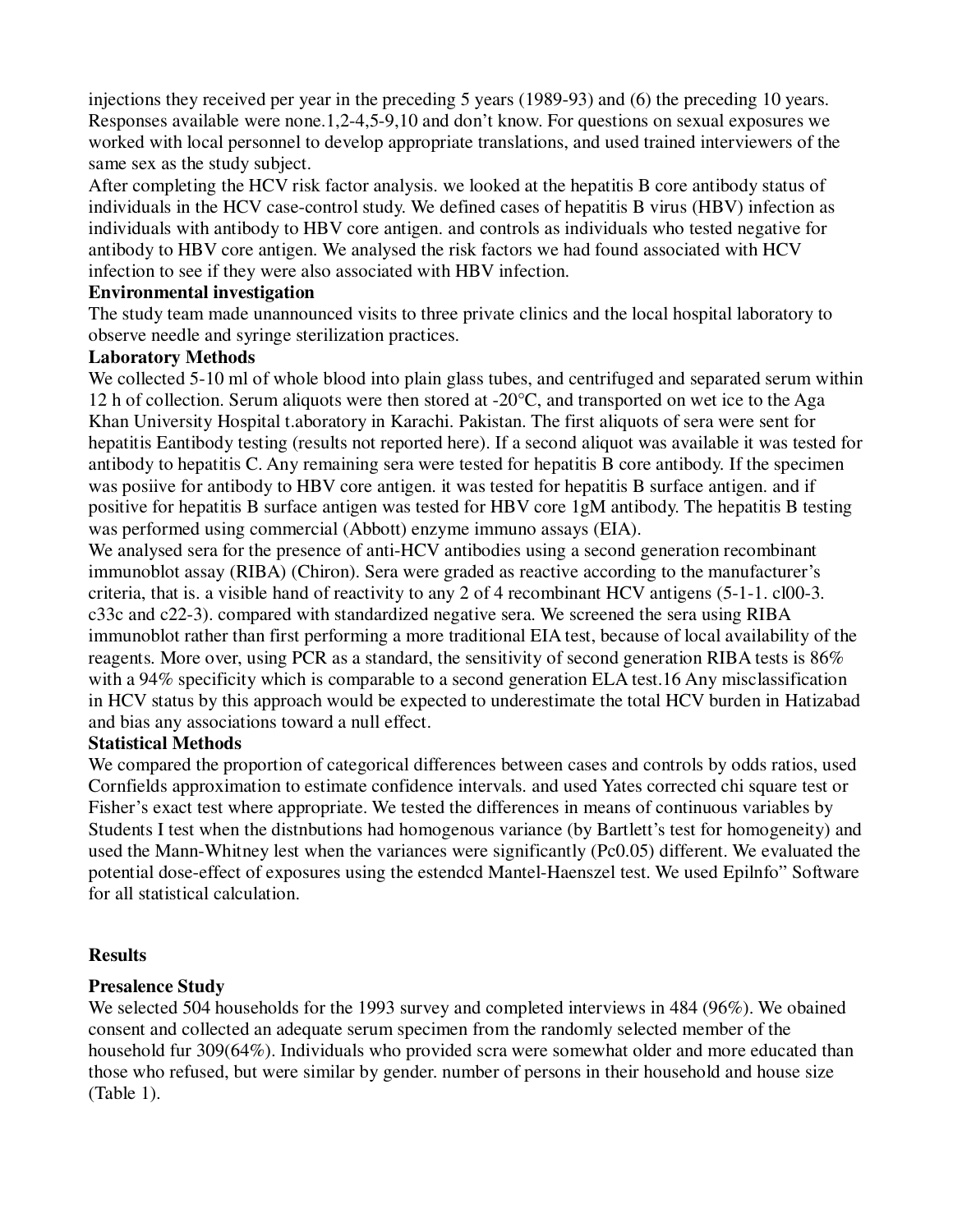|                                  | Collected sera<br>$(n=309)$ | Refused sera<br>$(n=175)$ | P value |  |
|----------------------------------|-----------------------------|---------------------------|---------|--|
| Mean age (years)                 | 24.3                        | 21.4                      | 0.01    |  |
| Male $(\%)$                      | 131(42%)                    | 85 (49%)                  | 0.22    |  |
| No. of persons in household      | 7.1                         | 7.0                       | 0.48    |  |
| No. of rooms in household        | 2.9                         | 2.7                       | 0.60    |  |
| No. with formal schooling $(\%)$ | $197(64\%)$                 | 91(52%)                   | 0.01    |  |

Table 1. Response rate of community hepatitis survey, Hafizabad, Pakistan 1993.

Twenty (6i%) of the 309 individuals tested had antibodies to HCV by the RIBA immunoblol assay (951k confidence interval CI]  $4.4\%, 9.9\%$ ); 277 (90%) were antibody negative and 12 (4%) were indeterminate.

Eighty-nine (31%) of the 291 individuals who had sufficient remaining sera to test had HBV core antibodies. Twelve (14%) of the 86 core antibody positive specimens for which we had sufficient scra. contained hepatitis B surface antigen. Thes as equivalent to 4.3% HBV surface antigen prevalence in the surveyed population. None of the 10 surface antigen positive specimens for which we had sufficient scra had detectable hepatitis H core 3gM. Fourteen individuals (5%) had antibodies against both HCV and HBV. and two had hepatitis B core surface antigen and antibody to HIV. The prevalence of HCV infection increased markedly with age (Figure).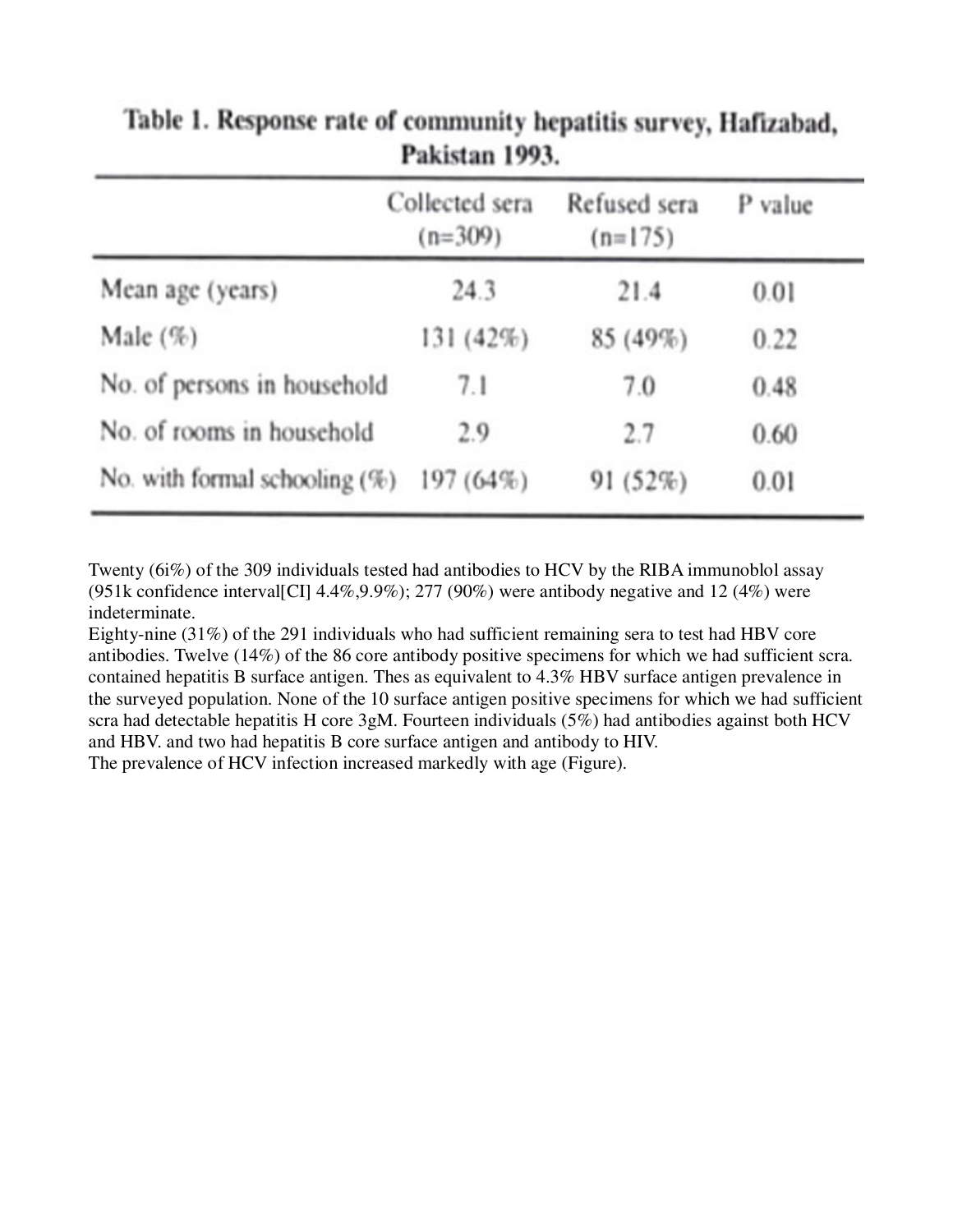



In contrast to hepatitis B. none of the 110 children aged <10 years had evidence of infection with HCV. The mean age of HCV infected persons was 43 years. Maics were slightly more likely to be HBV infected than females (76% vs. 5.6%. relative ink 1.4.95% Cl 0.6- 3.!). Eighteen (90%)of HCV antibody positise individuals reported necr having jaundice.

## **Case Control Study**

In December 1994 we re-identified and interviewed IS (75%) of those with HCV-specific antibody from the 1993 community survey. These were the cases. In addition were-identilied 67 individuals who had no HCV specific antibody in the 1993 survey o serve as controls. Those whose 1993 1KW tests were in-determinate were not enrolled as either cases or controls Cases were similar in ageand sex lo controls (mean 44 years vs. 38. Pa 0.26and 47% male vs. 55%.  $P = 0.65$ ).

Individuals who were HCV infected had received more injections from health care providers in the 5 and 10 years preceding October 1993 than controls of similar age. Individuals who were HCV infected were 8.2 limes more likely to average receiving \$ injections per year in the previous 5 years than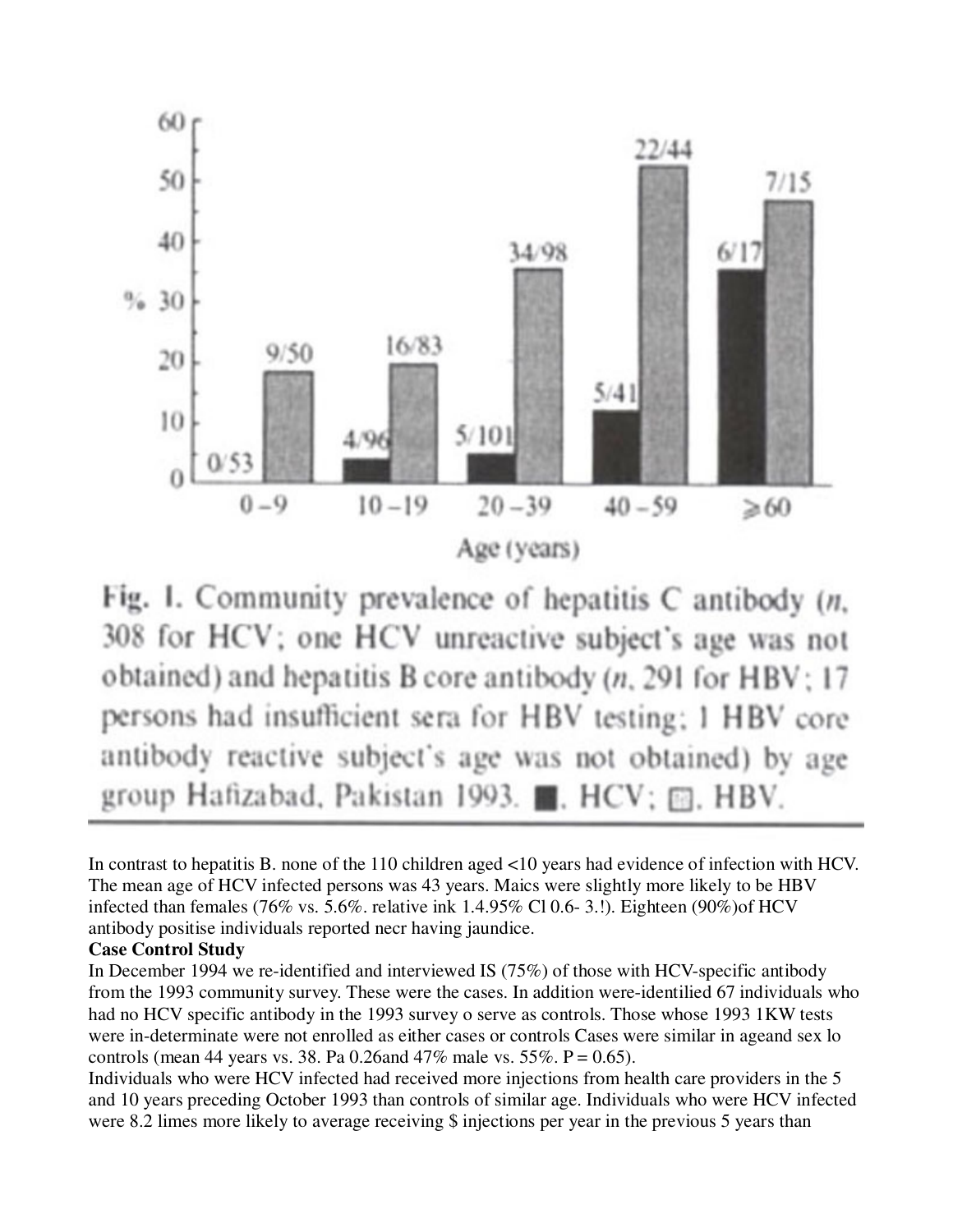controls (36% vs. 6%. Odds Ratio IORI • 8..2, 95% CI 1.9. 41.4. P — 0.002). Similarly. HCV infected persons were 5.4 times more likely to average receiving S injections per year in the previous 10 years than controls (34% vs. 9%, 95% CI 1.2. 28, P= 0.03). There was a marked relationship between the average number of injections in the preceding 5 and 10 years and HCV infection (Chi square for linear trend  $P = 0.006$  and 0.008 for injections in the preceding 5 and 10 years respectively (Table 2).

|                                                      | <b>HCV</b><br>positive  | HCV<br>negative | HCV<br>odds<br>ratio? | HBV core<br>antibody<br>positive | HBV core<br>antibody<br>negative | HBV<br>odds<br>ratio§ |
|------------------------------------------------------|-------------------------|-----------------|-----------------------|----------------------------------|----------------------------------|-----------------------|
|                                                      |                         |                 |                       |                                  |                                  |                       |
|                                                      |                         |                 |                       |                                  |                                  |                       |
| Average number of injections in the last             |                         |                 |                       |                                  |                                  |                       |
| l year*.±                                            |                         |                 |                       |                                  |                                  |                       |
| 0                                                    | 4                       | 17              | 1.0                   | 10                               | 9                                | 1.0                   |
|                                                      |                         |                 | (baseline)            |                                  |                                  | (baseline)            |
| 1                                                    | 0                       | 6               | 0.00                  | $\boldsymbol{4}$                 | o                                | Undefined             |
| $2-4$                                                | ı.                      | 15              | 0.28                  | 10                               | 3                                | 3.00                  |
| 5.9                                                  | 5                       | 10              | 2.12                  | 6                                | 6                                | 0.90                  |
| $\geq 10$                                            | 5                       | 15              | 1.42                  | 13                               | $\overline{\tau}$                | 1.67                  |
| $X^2$ for trend P value                              |                         |                 | .294                  |                                  |                                  | 0.791                 |
| Average number of injections per year in             |                         |                 |                       |                                  |                                  |                       |
| the 5 years before serum was testes.t§               |                         |                 |                       |                                  |                                  |                       |
| $\bf{0}$                                             | 2                       | 17              | 1.0                   | $\ddot{4}$                       | 12                               | 1.0                   |
|                                                      | (baseline)              |                 |                       |                                  | (baseline)                       |                       |
| 1                                                    | 0                       | 8               | $\bf{0}$              | 1                                | 5                                | 0.60                  |
| $2 - 4$                                              | t                       | 18              | 0.47                  | 5                                | 12                               | 1.25                  |
| 5.9                                                  | 4                       | 8               | 4.25                  | $\ddot{a}$                       | 6                                | 2.00                  |
| $\geq 10$                                            | 8                       | 13              | 5.23                  | 11                               | 9                                | 3.67                  |
|                                                      | (baseline)              |                 |                       |                                  | (baseline)                       |                       |
| 1                                                    | 0                       | 8               | $^{\circ}$            | 1                                | 5                                | 0.60                  |
| $2-4$                                                | 1                       | 18              | 0.47                  | 5                                | 12                               | 1.25                  |
| 5.9                                                  | 4                       | 8               | 4.25                  | 4                                | 6                                | 2.00                  |
| $\geq 10$                                            | $\bf{g}$                | 13              | 5.23                  | 11                               | 9.                               | 3.67                  |
| $X2$ for trend P value                               |                         |                 |                       |                                  |                                  |                       |
| Average number of injections per year in             |                         |                 |                       |                                  |                                  |                       |
| the 10 year before serum was tested <sup>®</sup> , I |                         |                 |                       |                                  |                                  |                       |
| Ü                                                    | 1                       | 10              | 1.0                   | $4\,$                            | 5                                | 1.0                   |
|                                                      | (baseline)              |                 |                       | (baseline)                       |                                  |                       |
| 1                                                    | Ü                       | $\bf{8}$        | 0.00                  | 1                                | 6                                | 0.21                  |
| $2-4$                                                | 2                       | 13              | 1.54                  | 3                                | 10                               | 0.38                  |
| $5-9$                                                | $\overline{\mathbf{z}}$ | 8               | 2.50                  | 1                                | 5                                | 0.25                  |
| $\geq 10$                                            | 9                       | 13              | 6.92                  | 12                               | 10                               | 1.50                  |
| $X2$ for trend P value                               |                         |                 | 0.008                 |                                  |                                  | 0.214                 |

Table 2. Assocation between presence of antibody to HCV and HBV core antigen with the average number of injections received during 1994 an the 5 and 10 years preceding 1993, Hafizabad, Pakistan.

\* n, 78 for HCV analysis; 4 controls responded 'don't know' on injection history.

± n, 68 for HBV analysis; 10 had insufficient sera to test for HBV; 1 result was borderline; 1 core antibody positive and 2 core antibody negative pers responded 'don't know' on injection history.

7 n, 79 for HCV analysis; 3 controls responded 'don't know' on injection history.

§ n, 69 for HBV analysis, 10 had insufficient sera to test for HBV; 1 result was borderline; 1core antibody positive and 1 core antibody negative pers responded 'don't know'.

1 n, 57; for HBV analysis; 10 had insufficient sera to test for HBV: 1 result was borderline; 5 core antibody positive and 9 core antibody negative pers responded 'don't know' on injection history.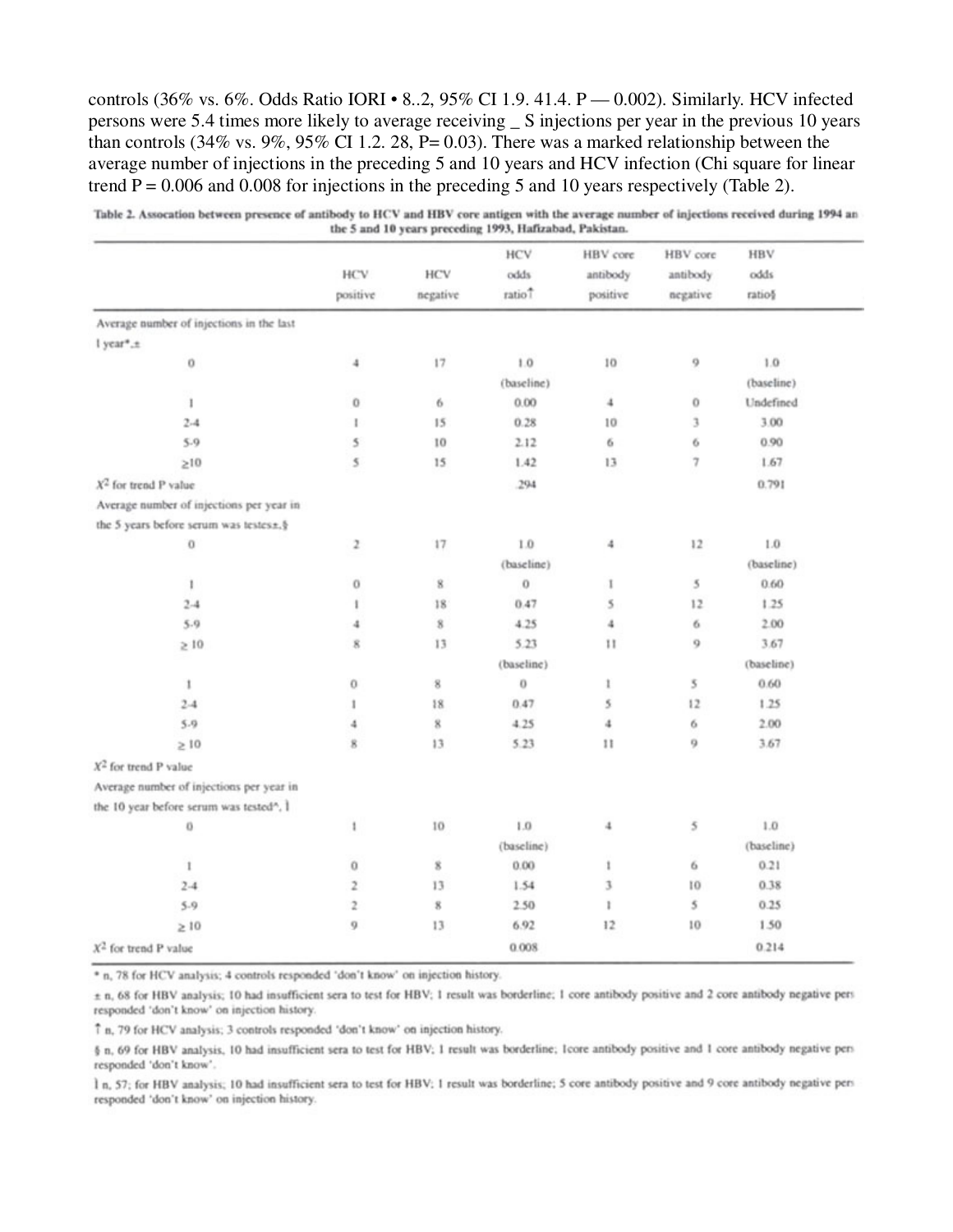Infection with HBV was less strongly associated with injections though there was a significant linear association with injections received in the previous 5 years (Table 2). Neither HCV nor HBV was associated with the number of injections received during 1994. the 1 year period between the initial prevalence study and the follow- up case control study.

Among the 77 respondents who recalled their last injection, 34 (44%) received it from a private general practitioner. 27 (35%) from a non-physician pharmaceutical dispenser, and 7 (9%) from a government hospital. Nineteen (24%) of respondents noted that the syringe used in their most recent injection came from a scaled package and 38 (48%) reported that it came out of a pan of waler. There was no significant association between HCV infection and the most recent injection provider nor where the most recent syringe was taken from.

Older subjects did not report a higher rate of injcctions. The mean age of individuals who reported \_1 injection per year over the last 10 years was similar to the mean age of those who reported S injections per year (43.2 vs.37.3 years.  $P = 0.78$ ). HCV infected individuals reported fewer injections in the recent compared to the more distant past. Thirty-three percent of HCV infected individuals reported \_l0 injection in the preceding year compared with 53% averaging >\_10 injection per year in the preceding 5 years and 64% in the preceding 10 years. Other investigated exposures were not significantly associated with HCV infection (Table 3).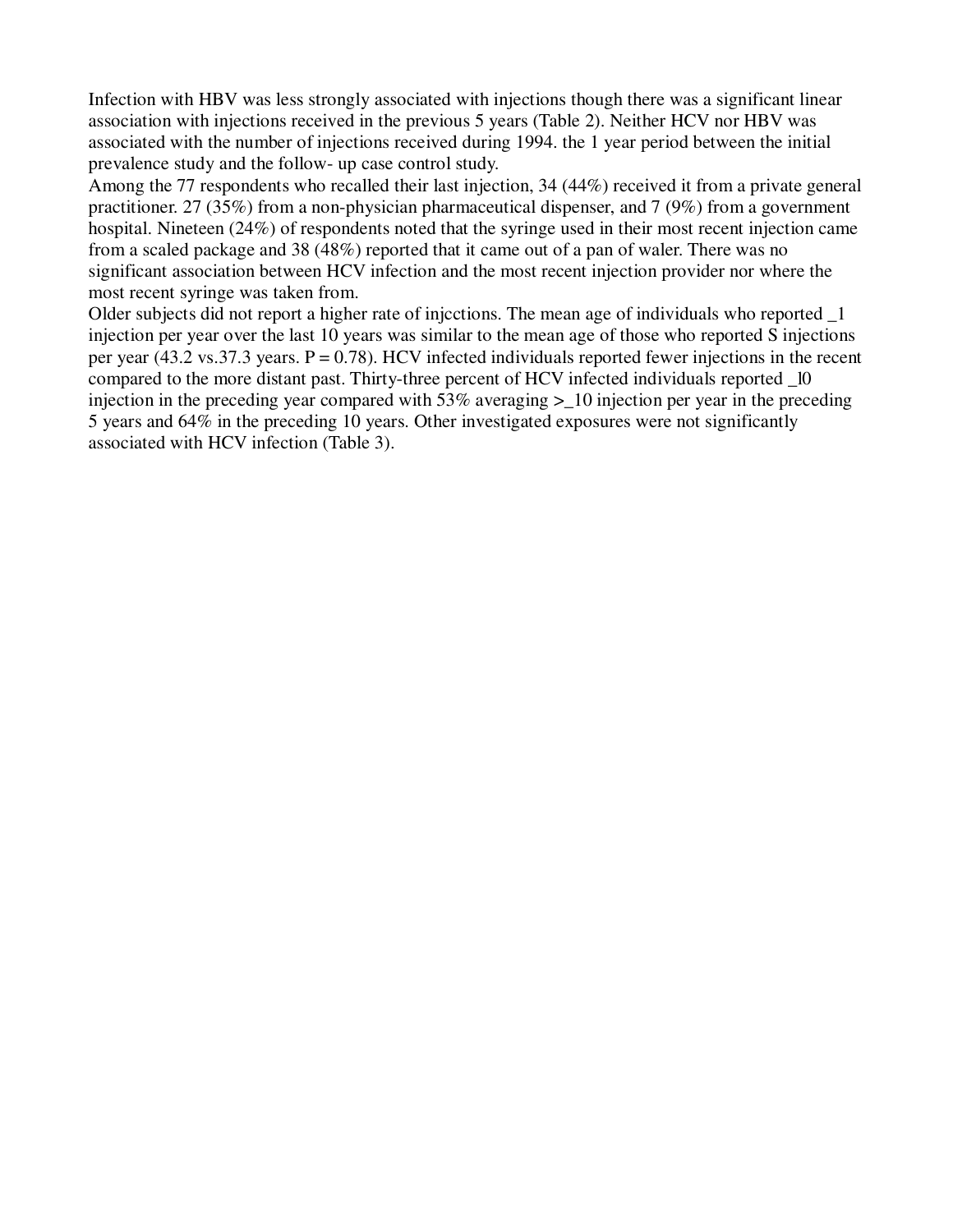|                                               | Number HCV |              |          |
|-----------------------------------------------|------------|--------------|----------|
| Exposure                                      | Reactive   | Non-reactive |          |
|                                               | $($ %§)    | $($ % $§$ )  | P value* |
|                                               | $(n=15)$   | $(n=67)$     |          |
| Male sex                                      | 7(47)      | 37(55)       | 0.65     |
| Blood transfusion ever                        | 1(7)       | 4(6)         | 1.0      |
| Illicit injecting drug use ever               | 0(0)       | 0(0)         | 1.0      |
| Shaved by a barber at least one per month#    | 4(80)      | 24(77)       | 0.70     |
| Sharing razors#                               | 0(0)       | 1(4)         | 1.0      |
| Sharing a tooth brush                         | 1(9)       | 2(4)         | 0.42     |
| Tatooing in the prior 2 years                 | 1(7)       | 0(0)         | 0.19     |
| Ear/nose piercing in prior 2 years            | 1(7)       | (0)          | 0.19     |
| Ever having dental work                       | 5(33)      | 25(39)       | 0.94     |
| Occupational human blood or needle exposure   | 1(7)       | 7(10)        | 1.0      |
| >1 lifetime heterosexual partners             | 2(18)      | 8(15)        | 0.82     |
| Ever had sexual intercourse with prostitutes# | 0(0)       | 2(7)         | 1.0      |
| Ever had male to male sexual intercourse#     | 0(0)       | 5(16)        | 1.0      |
| Mean age                                      | 44         | 38           | 0.26     |
| Mean number                                   |            |              |          |
| Rooms in house                                | 3.3        | 2.9          | 0.91     |
| Persons per hosuehold                         | 5.5        | 6.7          | 0.24     |
| Persons per room                              | 2.1        | 2.8          | 0.19     |

Table 3. Exposures not significantly associated with anti HCVantibody, Hafizabad, Pakistan, December 1994.

\* Chi square test for comparison of prevalences and t-test for comparison of means.

§ Persons not answering the question were excluded from the denominator.

# Asked only of men.

Only five respondents had received blood transfusions and none reported illicit drug use.

**Clinic Inspections**

Inspection of three private clinics showed that none drawn. had any new sterile syringes, sterile reusable syringes, or facilities for heat sterilizing medical equipment. All had used disposable syringes and needles soaking in a bowl of tepid water. Practitioners in these clinic reported that their most frequent injections were vitamin 13 complex. chloroquinc. and penicillin. For one of the HCV infected patient's monthly allergy treatment, a practitioner drew blood from the patients vein then injected the blood intramuscularly. The hospital laboratory owned and resterilized two syringes used for taking blood. At the time of our inspection 14 people were in line to get their blood drawn.

## **Discussion**

Applying the rates of HCV infection in the randomly chosen study population to the whole town, we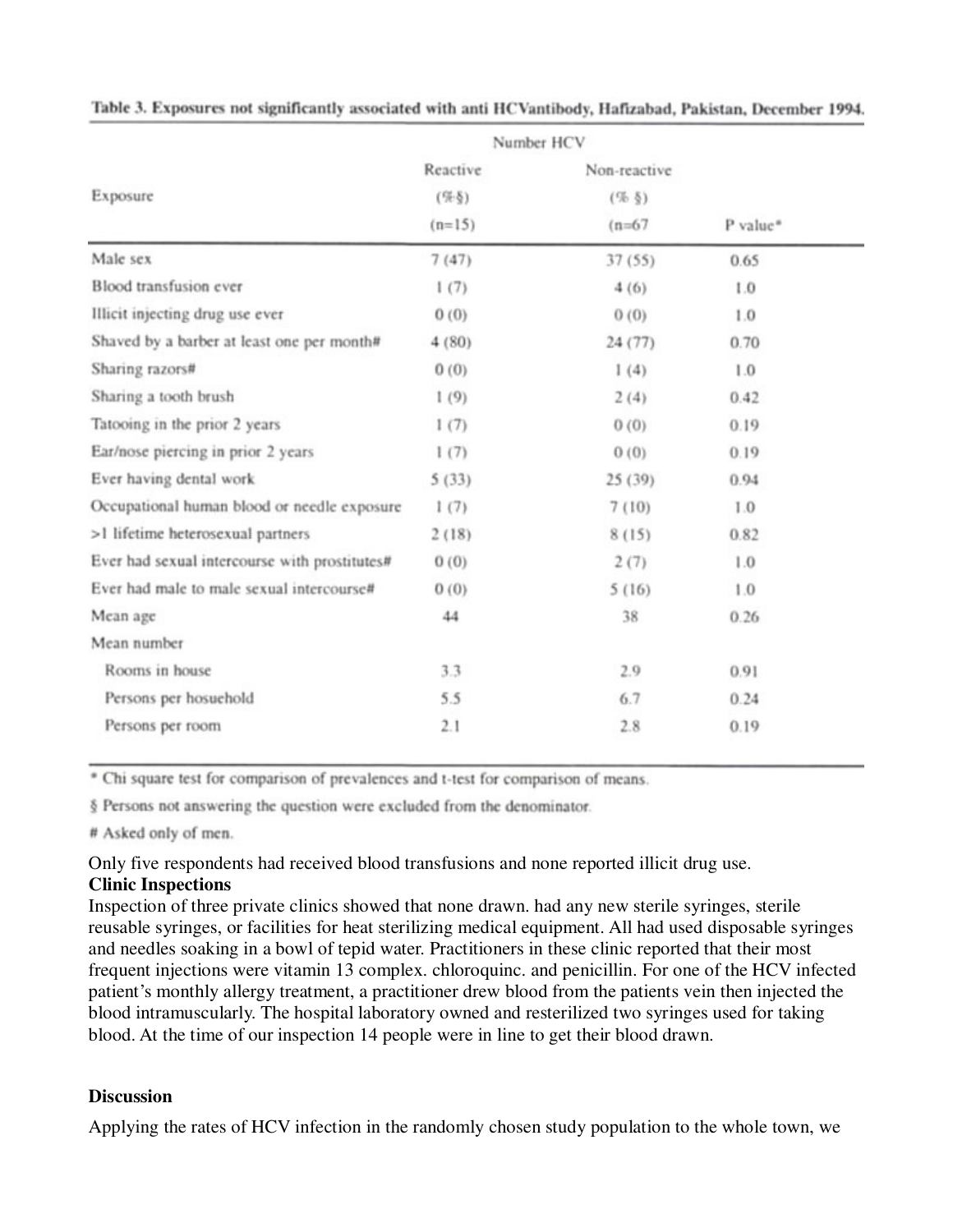estimate that 8090 persons in the town were infected with HCV at the time of the 1993 survey. Assuming that transmission is consistent and ongoing. and that seropositive individuals have been infected for a mean of 10 years. we estimate there are 800 new cases of HCV infection in Hafizabad each year (640/100000). Cohort swdies of individuals who were infected with HCV following transfusion report that 30% of HCV infected persons progress to cirrhosis.<sup>4</sup> Of these 2.8% per year die annually of end stage liver disease<sup>19</sup> and 1.7% per year die of hepatocellular carcinoma.<sup>4</sup> From these figures we estimate there are 109 deaths each year (87/100000) from IICV in Hafizabad. Thus. HCV isa major public health problem in Hafizabad.

The evidence implicating injections as the major route of transmission of HCV is persuasive. There was a strong and dose dependent association between number of injections received by individuals during the preceding 5 and 10 years and their risk of infection with HCV. Other potential routes of transmission including those routes reported from developed countries such as transfusion. illicit injecting drug use, and sexual transmission<sup>5-9</sup>, were evaluated but were not associated with HCV infection in our study. The observed unsanitary needle hygiene practices support injections as a route of transmission. Indeed, their use of non-sterilized needles has been implicated in the associations between HCV infection and injecting drug use<sup>5,20</sup> tattooing<sup>5,19</sup> and nosocomial needle stick injuries.<sup>21</sup> Hepatitis B, which may be transmitted through unsanitary needles<sup>22</sup>, was less strongly associated with therapeutic injections in Hafizabad. than was HCV. This is likely because a larger proportion of the HBV infections in Hafizabad were not transmitted by therapeutic injections. but rather through vertical and sexual transmission. Vertical transmission of HCV is uncommon.23 Indeed, in Ilafizabad there were no HCV infections among 53 children <10 years of age compared with 9 HBV infections among 50 children in the same age group. Similarly, sexual transmission of HBV is more efficient than sexual transmission of  $HCV<sup>23</sup>$  In the relatively small sample size of this study substantial non-needle associated routes of HBV transmission would be expected to weaken the observed association with needle transmission.

Health care providers in Hafizabad have a strong financial incentive to give parenteral injections. Many individuals actively seek injections because they believe them to be more powerful than other treatments. Thus, health care providers can charge more for an injection than for either medically sound advice or non-parenteral medication. Our very limited field work among health care providers suggested that most of these injections were not medically indicated. The three medications they most commonly reported injecting were all available as oral preparations, and for the vast majority of clinical syndromes the oral route is preferred. It is possible that HCV circulated within Halizabad or other parts of Pakistan at low prevalence for several decades or longer maintained by relatively inefficient sexual and vertical trans-mission. The relatively recent importation of medical technology may be responsible for markedly increasing the efficiency of HCV transmission and so the number of persons infected.

Hafzabad. Pakistan is one community, but the administration of frequent injections using unsterilized needles and syringes is common throughout Pakistan<sup>3</sup> and among many underdeveloped countries.<sup>23</sup> Indeed, some of the difference in HCV seroprevalence between developing and developed countries may reflect the less safe and less regulated use of medical injections in developing countries. Stopping the re-usc of unsterilized needles and syringes is important to interrupt not only HCV transmission, but also the transmission of other viruses that may be transmitted via therapeutic injections.<sup>22,28</sup> An important limitation of this study is that needle exposure was estimated based upon self-reported history. It is possible that individuals with hepatitis C might have systematically over-estimated the number of previous injections. However, this is unlikely for four reasons. First, cases had no more time to consider their exposures than controls; both cases and controls were asked their exposure history immediately after learning their serological results. Second, there were several other parenteral risk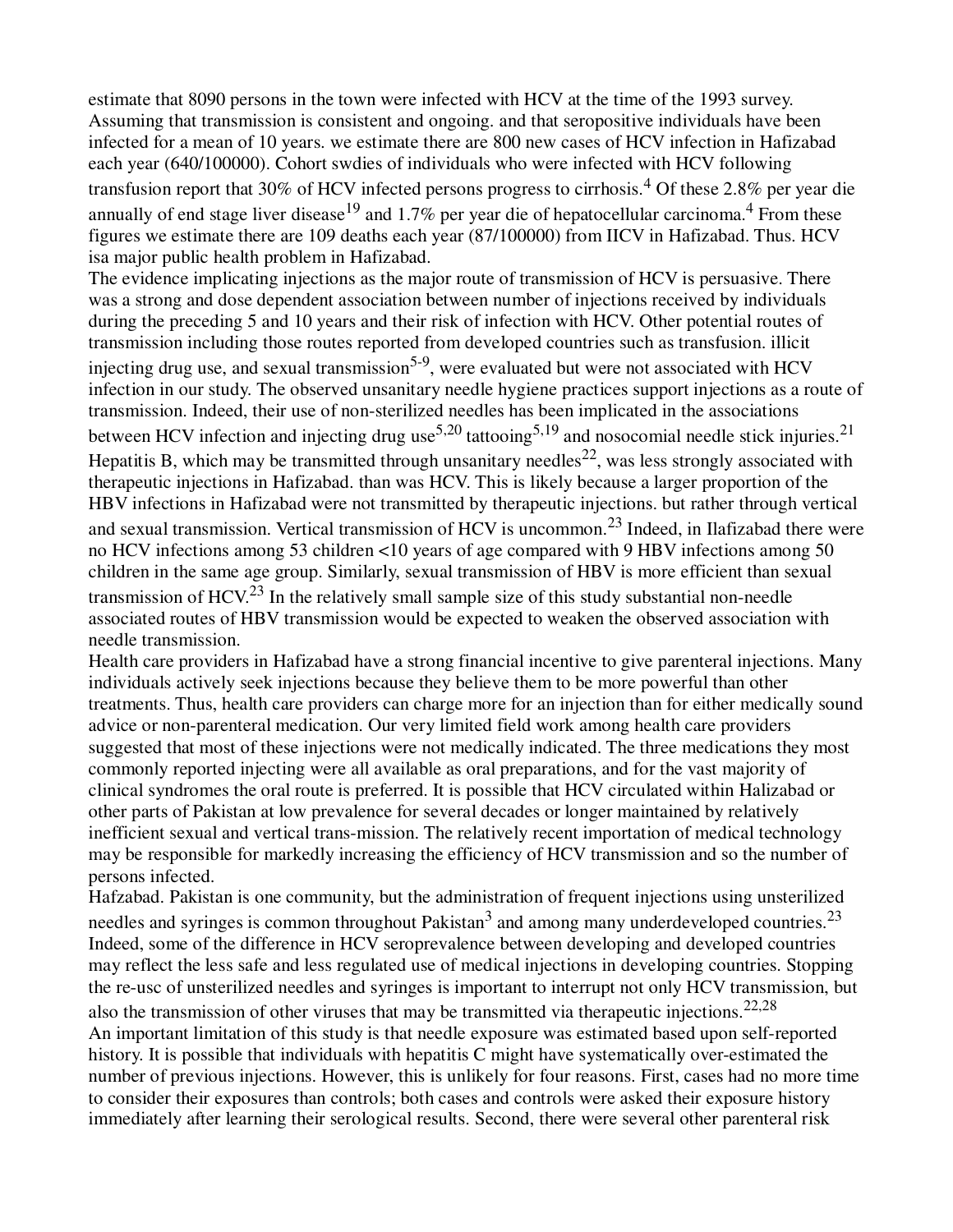factors discussed with study subjects including sexual transmission, sharing razors, and blood transfusions that were not associated with HCV infection. Third. the associations with needle use were consistent with the known long latency of the virus. Frequency of injections in the one previous year (1994) were not strongly associated with HCV infection. In contrast, average annual injections over the 5 and 10 years preceding 1994 which would be expected to more accurately reflect the total cumulative exposure to this agent with a long latent period, were strongly associated with HCV infection. Fourth, analysis of a different population in Hafizabad (families of infected persons) who were administered the same questionnaire before their HCV antibody status was known, also demonstrated a strong relationship bctwccn number of injections and HCV infection (Pasha. unpublished observations). Another potential explanation for the association

between injections and HCV infection is that HCV infected individuals became Symptomatic from their infection and so sought more health care, and so received more injections. This explanation. however, is not consistent with the data. Hepatitis C typically has a long asymptomatic latent pcriod. Symptoms emerge and worsen as liver disease progresses and nears end stage. If HCV symptoms were causing people to seek more injections, we would expect to find more injections later in the course of their HCV infection, than in the distant past. However the data from Hafizabad showed precisely the opposite. HCV infected persons reported averaging more injections in the previous 5 and 10 years than in the previous year. Indeed, it was injections in the previous 5 and 10 years. and not within the last 1 year. that were strongly associated with HCV.

People need to understand the risks of injections. Governments and organizations committed to promoting health need to encourage both health care providers to dispense and the general population to receive injections only if they are medically indicated. Injection equipment needs to be sterile. Widely available injections in an unregulated setting with a monetary inccntivc for parenteral drug administration and little investment in prevention puts communities throughout the developing world at substantial risk for iatmgenic blood borne infections.

## **Acknowledgements**

The authors thank Hasan Esan and all of the Aga Khan Health System. Hafizabad. Pakistan, volunteers who through their hard work and long hours made the field work possible. We also thank Miriam Alter. Hepatitis Branch Chief. United States Centers for Disease Control and Prevention for donation of the HCV RIBA immunoblot assay kits.

# **References**

1. Tnanaka K. Hichau T. Koga S. ci at Hcpuiibs C a.d Lp..L,ua B — eiuIogy of hcpdocd1M cgcrnoma Jqeiie ul Caecu Res 1991.31: 2542-7.

2. Btus I, Bra I M. Cahei X. ci aL Peevak.ce of auiibothes hep.ois C vinis in Spanith p.ilenii with hcpalxclhalar catcanonu and 1p.bc cir,hous LaKci 1919 W 10046

3. Tong CYW Khan K. Bcechang Ni. Taflq WLJZ. han CA. Ahimad N. Malik IA. The cwrrace of hrpautas B and C vmnes in PakasLam peau with

hwt ieam d hepuioceIbL cmcina Epi&imoI Infect \$996. 117: 321.32.

4 Vane M. Yauukndw H. Inouc 0. Inouchi K. Koga M Ep&imology and

king term piognoals of hepawis C vinis infccuon am Japan Gui \$993. Suppi SI 3.6

5 Neal KR. Jones DA, Kflry D, James V Risk lactnn lot hepanfts C nis internee A case-cni1 .dy of blond danots Trui Kcpom (UKI Epakondbkca 1994.112. S9\$-.t

6 Ahe Mi. H.adki SC. iion FN. ci at Risk Vmiers tot x aa.A. eon-B hepduiis an t Unerd Staies and